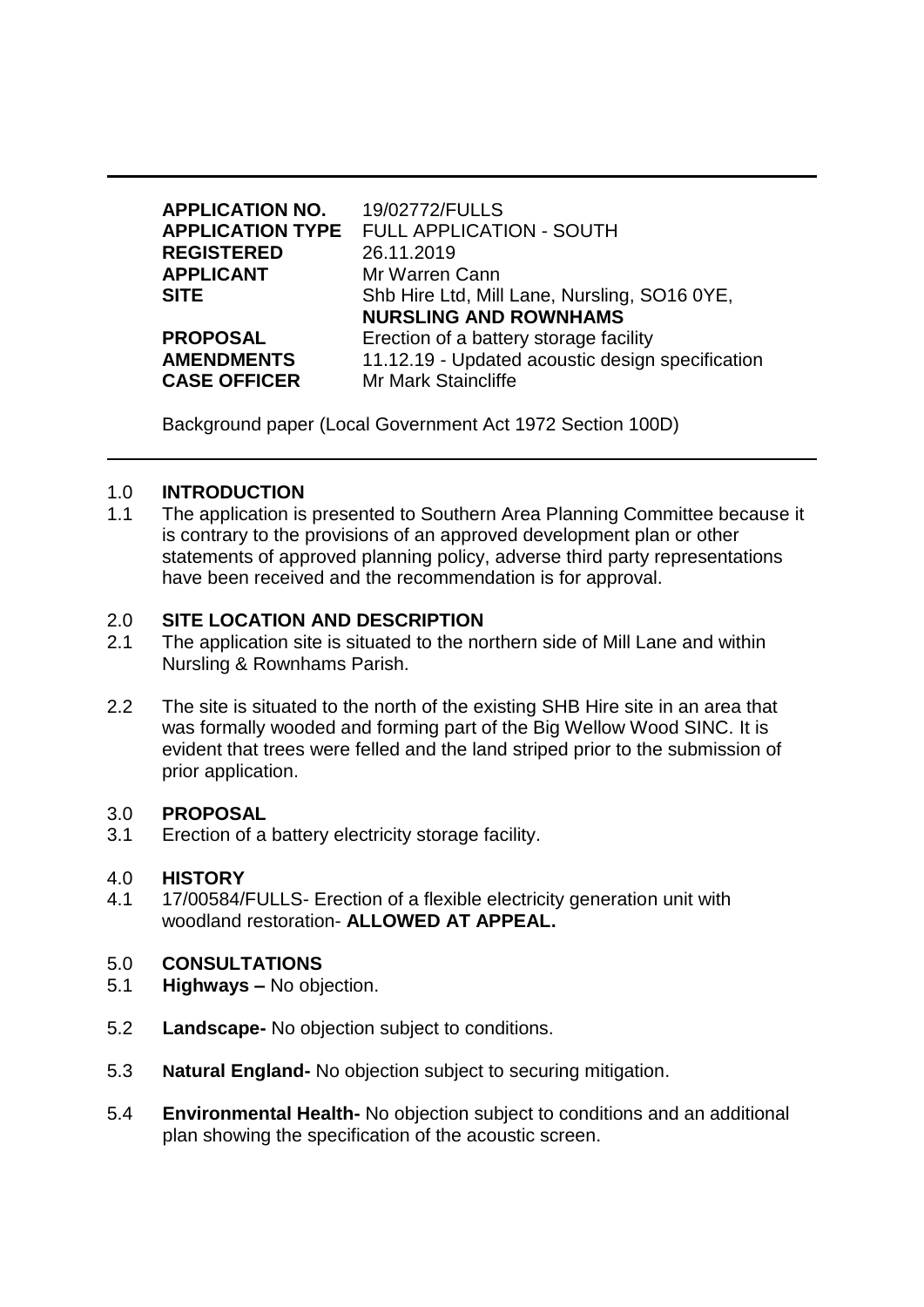5.5 **Ecology-** The planning statement states that "This application seeks permission for an alternative development utilising battery storage. A larger compound area is now proposed, but the additional land is taken entirely from the existing vehicle storage yard. The proposed woodland restoration and management area will therefore be unchanged from the approved development".

Given the nature of the application and the proposed works, I have no concerns that this development would adversely affect any statutory or locallydesignated sites of wildlife importance, or any legally protected or notable habitats or species.

5.6 **Trees-** An arboricultural appraisal has been included in the application bundle, dating from nearly three years ago. The proposal is also supported by a woodland restoration plan. Both these documents are referenced to and contain plans relating to a previous, smaller scheme. This has little impact with regard to the arboricultural report, however a smaller area will be available for restoration work and new tree planting. Please run this element past our ecological colleagues.

I have found no information with regard to how the site is to be accessed by power cables.

## 6.0 **REPRESENTATIONS** Expired 03.01.2020

### 6.1 **Nursling & Rownhams Parish Council-** Object:

This area was proposed by the Forestry Commission to recover by regeneration, which appears to be happening. Any further development will affect this re-generation of the SINC.

Noise levels are not high, with the units being contained within their own 2.9m compound. The nearest residential dwelling is 220m away, the other side of the New Forest Fencing development. Taking these facts into consideration, my Council can see no requirement for a 4/4.5m wooden fence to be installed in an environmental area, which is also a SINC. There are no electrical routes quoted for the connection to the Distribution Centre.

Since the previous application was granted at appeal there have been changes to the ecological characteristics of the site and changes to the NPPF. The application must be considered afresh. A summary of the points raised are as follows:

- The ecological survey work is out of date as it is over three years old.
- No details of the electricity supply connections or cable route.
- NPPF requires new applications to deliver a net gain in biodiversity.
- Submitted Woodland restoration plan states that replanting will take place in winter 2017 and maintenance from 2018.
- There is a net loss of SINC and not the net gain required by the NPPF.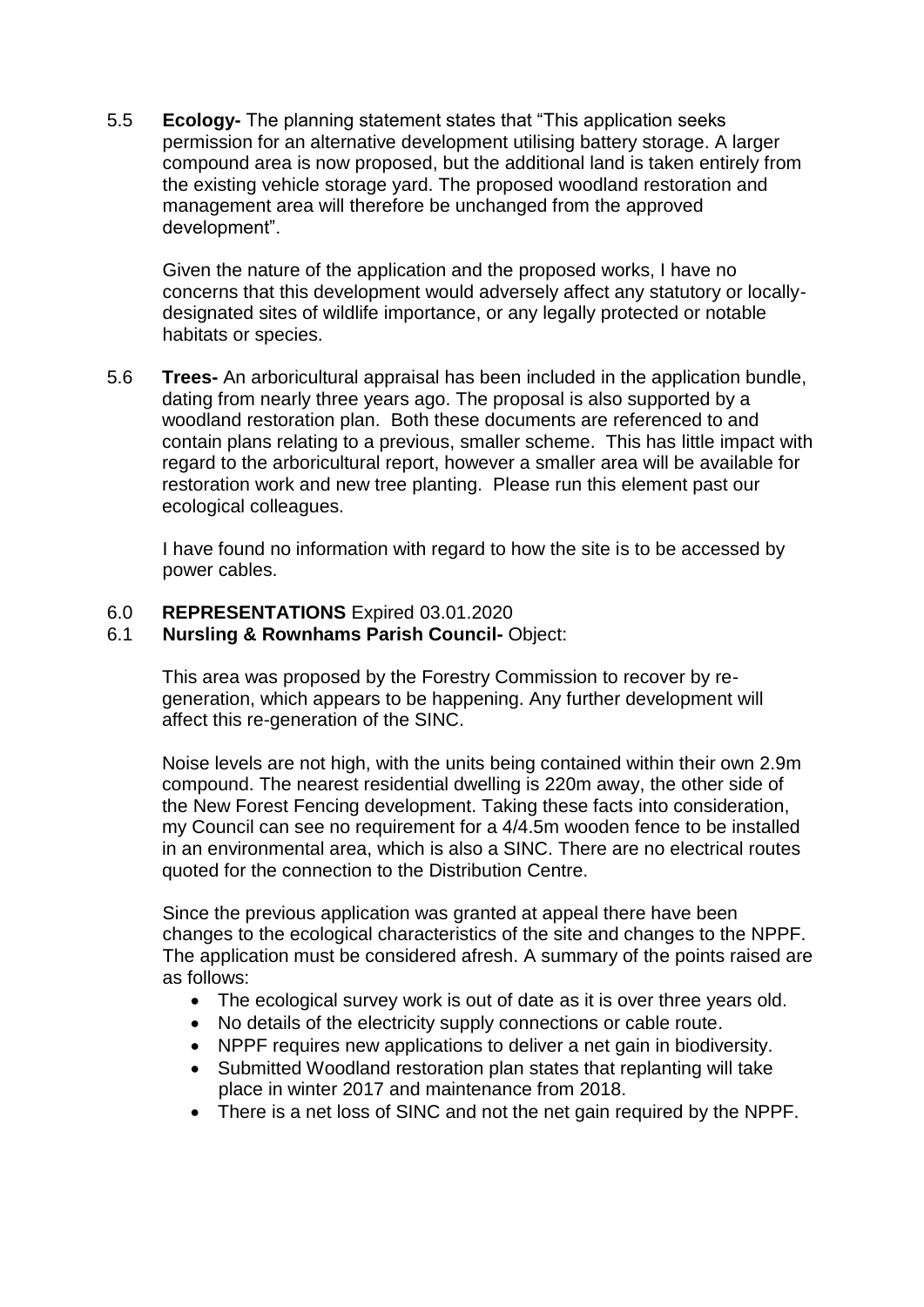- 6.2 **Inglenook Cottage** Object (summarised below but is largely the same as the Parish Council objection):
	- Changes to the ecological characteristics of the site itself: and Changes to the National Planning Policy Framework are not reflected in the application.
	- Ecological survey work is not up to date.
	- No net increase in biodiversity.
	- Route of electricity cable and connection point not known.

# 7.0 **POLICY**

- 7.1 Government Guidance
	- National Planning Policy Framework (NPPF) National Planning Practice Guidance (NPPG) National Policy Statement for Energy (EN-1)

# 7.2 Test Valley Borough Revised Local Plan (2016)(RLP)

COM2 (Settlement Hierarchy), SD1 (Presumption in Favour of Sustainable Development), E1 (High Quality Development in the Borough), E2 (Protect, Conserve and Enhance the Landscape Character of the Borough), E5 (Biodiversity), E6 (Green Infrastructure), E8 (Pollution), LHW4 (Amenity), T1 (Managing Movement), T2 (Parking Standard).

# 8.0 **PLANNING CONSIDERATIONS**

8.1 The main planning considerations are the principle of development, impact on the character of the area, highways, trees, protected species, ecology and amenity.

# 8.2 Principle of Development

Section 38 (6) of the Planning and Compulsory Purchase Act 2004 requires that the determination of planning applications must be made in accordance with the development plan unless material considerations indicate otherwise. In consequence, the starting point is the development plan. The development plan comprises the TVLP

- 8.3 The site lies outside the defined settlement boundary of Nursling and is therefore within the 'countryside'. For development outside settlement boundaries (unless covered by other Local Plan policies) (criterion a), it must be essential to be located in the countryside (criterion b), or there are material considerations to justify permission contrary to this Policy.
- 8.4 When appealing the Council's decision to refuse the previous application the appellant was of the view that the local plan was silent and that the proposal should be considered against the presumption in favour of sustainable development set out within LP Policy SD1. The Inspector did not agree with the appellant's conclusion on this matter and agreed with the Council that whilst there is no specific policy relating to power generation infrastructure, Policy COM2 is a strategic policy relating to all forms of development. There is therefore conflict with Policy COM2 (Para 8 of the Inspector's decision).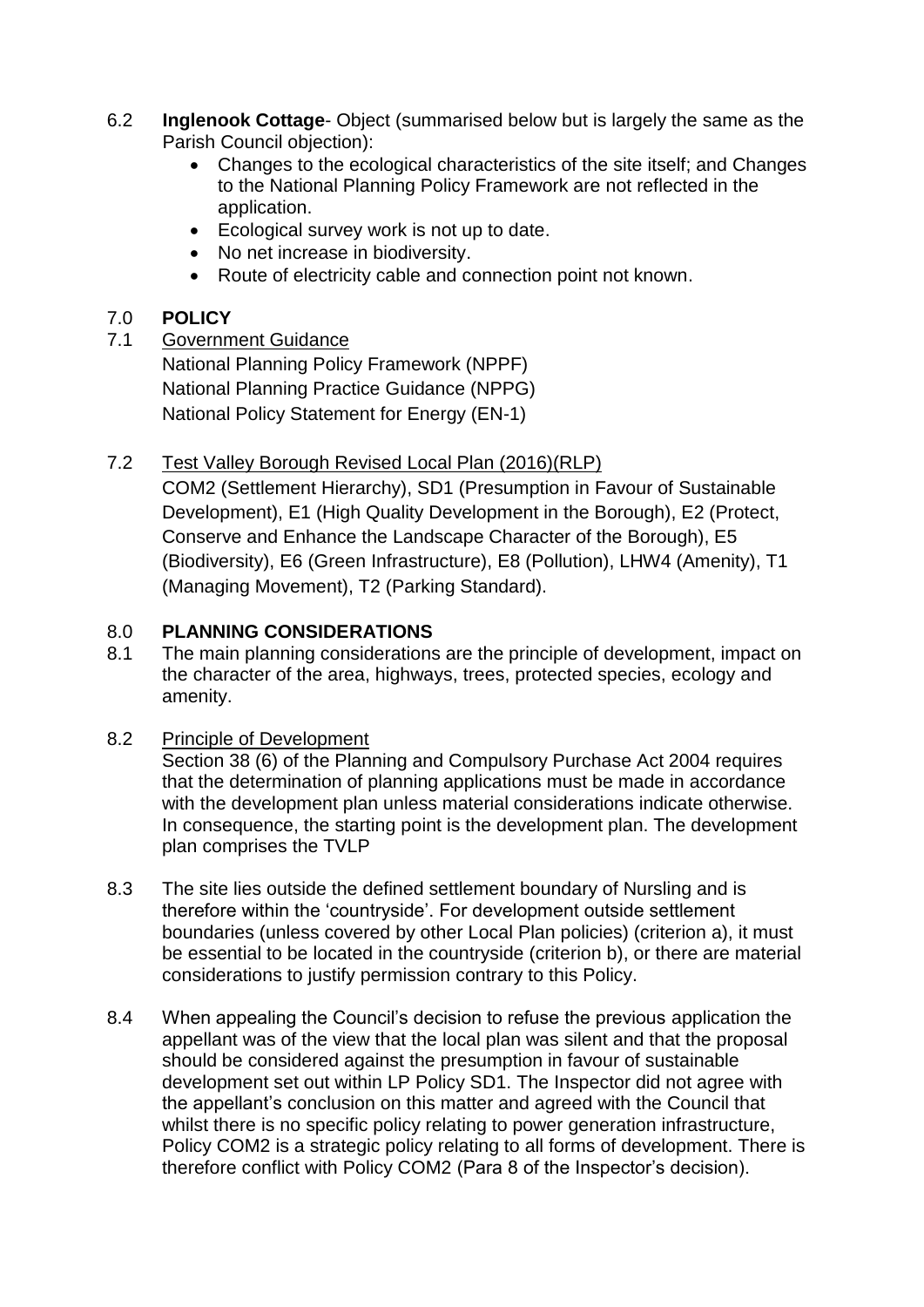## 8.5 Character and Appearance

As set out in the history section above, there is an extant permission for a flexible electricity generation unit on the site which would be enclosed by an acoustic fence of a height between 4.0m & 4.5m in height. It is acknowledged that that the developable site area for the current application is slightly larger than the extant consent however, it visual prominence is not dissimilar.

- 8.6 As with the extant permission- The compound fencing would be visible through the depot gateway onto Mill Lane, where it would be seen at a distance in excess of 200 m, against a foreground of buildings, various hire vehicles and ancillary external storage. A substantial electricity pylon rises above trees on the horizon with various overhead lines in evidence. Given this industrial context, the inspector was of the view that the proposed timber fencing would not stand out as a discordant feature. There is no reason to disagree with this conclusion.
- 8.7 Similarly, the inspector observed that- There would also be views of the development from the Test Way long distance footpath at the point where it meets Mill Lane. These views are already heavily influenced by the hire depot with its main building, lorry trailers and security lighting columns all visible. Having regard to these immediate surroundings, the distance at which the views are obtained and the mellow appearance of the proposed fencing against a backdrop of much taller trees. It is considered that the Inspector's conclusion on this matter is still relevant and there would be no significant harm to local landscape character.
- 8.8 The Inspector's conclusion on this matter is clear and concise and there is no reason or change in circumstance that would draw a different conclusion. As set out at Paragraph 8.5- The current proposal has a slightly larger developable area but the site is well contained in landscape terms, being substantially enclosed by woodland. With the exception of the limited views described above, it is screened from wider public view. The location is relatively discreet and the landscape setting of the development would be improved over time by the restorative tree planting being proposed for the remainder of the site.
- 8.9 As such, it is concluded that the application would not have a material adverse impact on the appearance of the immediate area or landscape character. It would thus comply with Policy E2 insofar as it seeks to ensure the protection, conservation and enhancement of the landscape of the Borough.

### 8.10 Flexible Electricity Generation

In order to meet the government's targets under the Climate Change Act 2008 of reducing carbon emissions by 80% below 1990 levels by 2050 the energy balance is becoming increasingly reliant on renewable energy sources (such as wind and solar). With a heavy reliance on climatic conditions, these sources can be more unpredictable. Coupled with the phasing out of coal power stations, there is a growing need for new power plants that can respond quickly to local demands and provide a secure supply of energy. Battery storage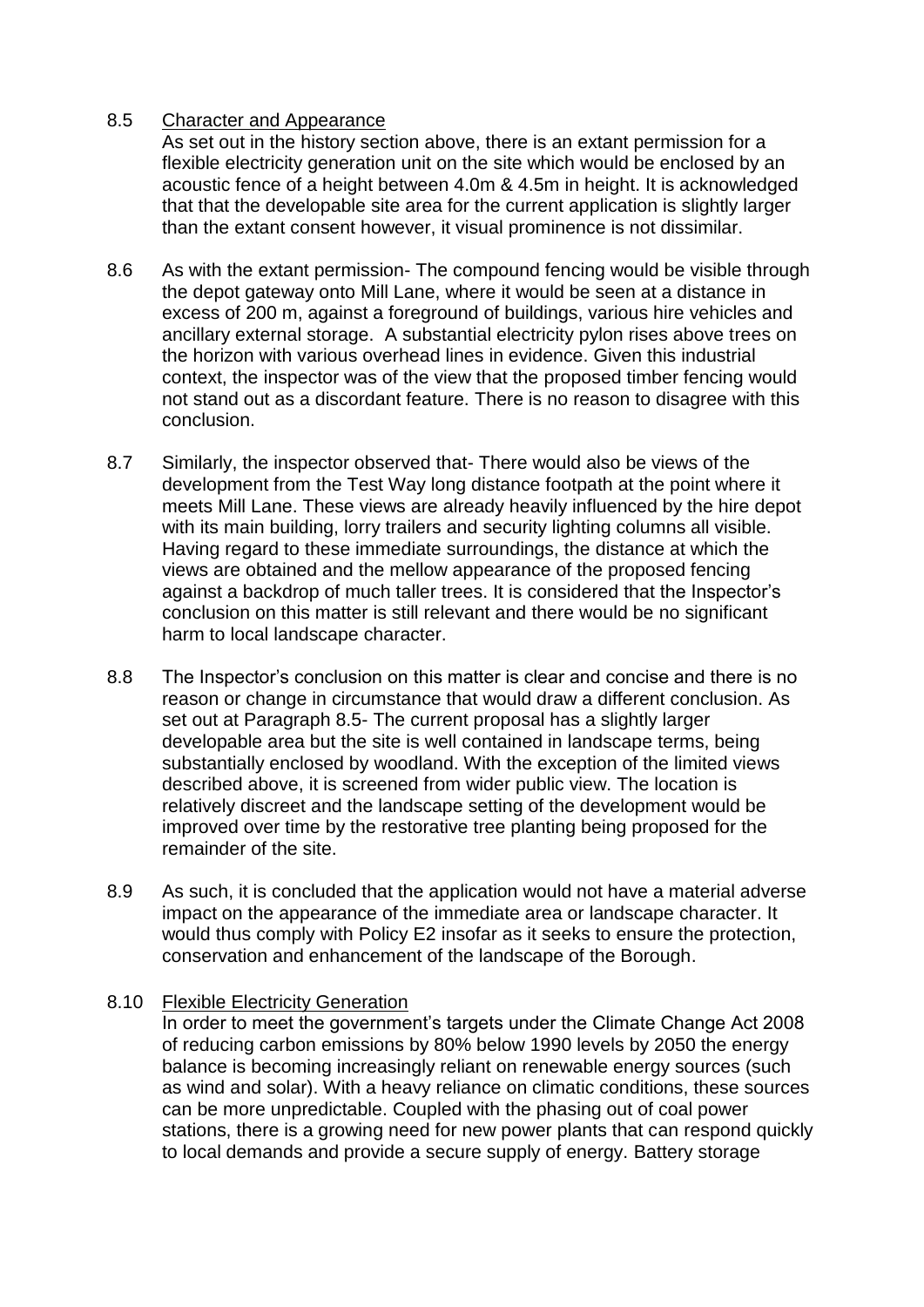facilities are an efficient and responsive technology that is able to store energy oversupply that can be delivered to the network at times of peak demand and at very short notice.

- 8.11 The proposed development is therefore required to complement the mix of electricity generation and to meet the Government's objective of maintaining a reliable electricity supply. Once operational, the facility would have the ability to respond rapidly to the short term variations related to local demand and fluctuations in the output from renewable energy sources.
- 8.12 As confirmed by the Inspector at Paragraph 15 of his decision- There is a demonstrable need for this type of development and the location of the site near to the Nursling Substation is convenient for providing connection to the grid. It is agreed that this is a factor that carries significant weight in favour of the proposal.
- 8.13 Biodiversity & Woodland Restoration The application is accompanied by a woodland restoration plan undertaken by SLR Ref 422.06725.00001 Rev 3 dated May 2017. This has been updated to reflect the timings of the new planting and the maintenance of it.
- 8.14 The woodland on the appeal site was cleared prior to the submission of the original application and this has resulted in the loss of habitat over part of Big Willow Wood SINC. The Forestry Commission did serve a restocking notice which would secure the replanting of broadleaf tree species, but this has not yet been undertaken. As concluded by the inspector, neither this nor natural regeneration can be guaranteed to restore the ecological value of the site. And though there is clearly some additional natural growth on site it would take a significant period of time to regenerate without human assistance.
- 8.15 The application is accompanied by a Woodland Restoration and Management Plan. This has the potential to deliver a more diverse habitat mosaic which benefits a range of species and better reflects the original site characteristics. Although the area of land replanted would be less than that degraded as a result of the recent woodland and less than that permitted under the extant planning permission, the quality would more than offset this. There would be compliance with Policy E5 insofar as it supports development that conserves, and where possible restores and/or enhances biodiversity, it would also comply with the NPPF.
- 8.16 Two representation received by the Council state that there has been an update in national policy since the previous appeal was determined. This is correct- the previous appeal was considered under the NPPF July 2018. The current draft of the NPPF is February 2019. The most recent NPPF update made only minor changes to the text and made no substantive changes to polices relevant to the determination of this application. It is therefore concluded that the consideration above is consistent with the NPPF and there have been no material changes to local or national policy that would lead to a different conclusion on this matter.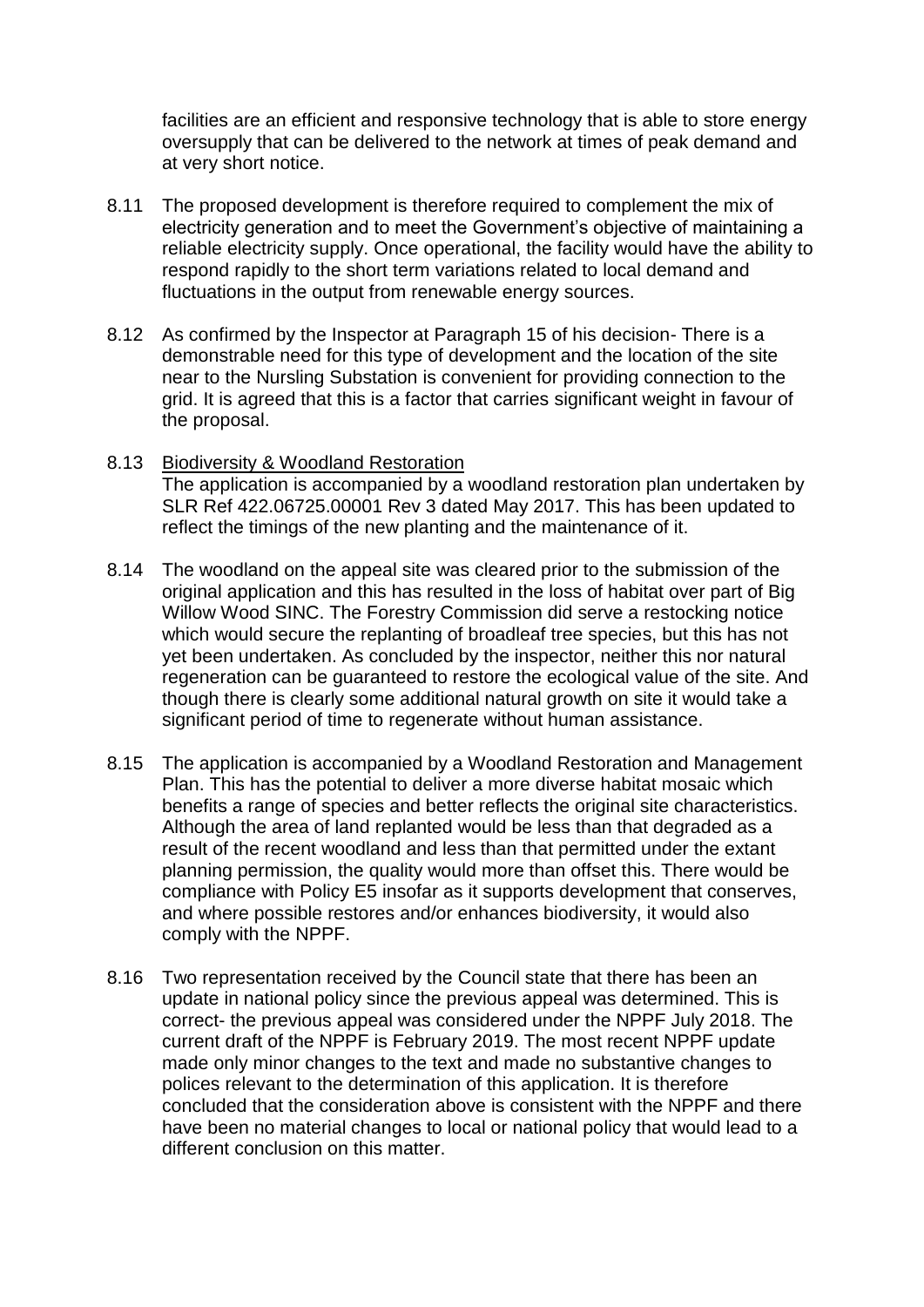## 8.17 Highways

Hampshire County Council Highway Officer has raised no objection to the proposed development. There will obviously been an element of disturbance during the construction of the development, but once running the facility will generate minimal traffic movements and utilises an existing access to the site. As a result the development is considered to have no significant adverse impact on highways or pedestrian safety and complies with the relevant policies of the TVBLP.

## 8.18 Amenity of Neighbouring Properties

Discussions have taken place between the Council and applicant in relation to noise disturbance and proposed mitigation.

8.19 Additional information, plans and update statements have been provided and this adequately addresses the concerns originally highlighted. Subject to the imposition of appropriate conditions to ensure the site is constructed and operated in accordance with the submitted proposals the development would not have an adverse impact on the amenity of neighbouring properties and comply with policy E8 of the TVBRLP.

### 8.20 Green Infrastructure

As identified by the supporting text of policy E6 green infrastructure encompasses a wide range of land uses including SINC's. Criterion 'b' of policy E6 states that development will be permitted provided that "it avoids the loss, fragmentation, severance or negative impact on the function of the Green Infrastructure network". As identified in the previous application's Committee report and appeal decision discussed above the application site must be considered in its current state rather than the formerly existing woodland and its associated value. Only by securing the restoration works by condition will the local planning authority be able to enhance the green infrastructure restoring its previous biodiversity interest. As confirmed by the inspector this is a matter that must be given significant weight in the planning balance.

# 9.0 **CONCLUSION (PLANNING BALANCE)**

As concluded by the Inspector in determining the recently approved appeal, it is not essential for the proposal to be located within the Countryside which results in conflict with COM 2 of the TVBRLP. Notwithstanding this point it has been concluded in paragraphs 8.5-8.9 that no significant visual harm would occur and the proposal would provide additional capacity to the existing electricity network which is a significant benefit of the scheme.

9.1 The Big Willow Wood SINC was previously damaged before the submission of any application and neither the requirements of the extant consent or the restocking notice have been undertaken. The biodiversity quality is therefore likely to be low and the planning application proposal seeks to restore biodiversity within the application site and management over the long term to ensure the benefits are not short term. This is considered to be a significant benefit of the scheme. Taken in combination, these matters are considered to outweigh the harm to and conflict with the development plan and planning permission should be granted.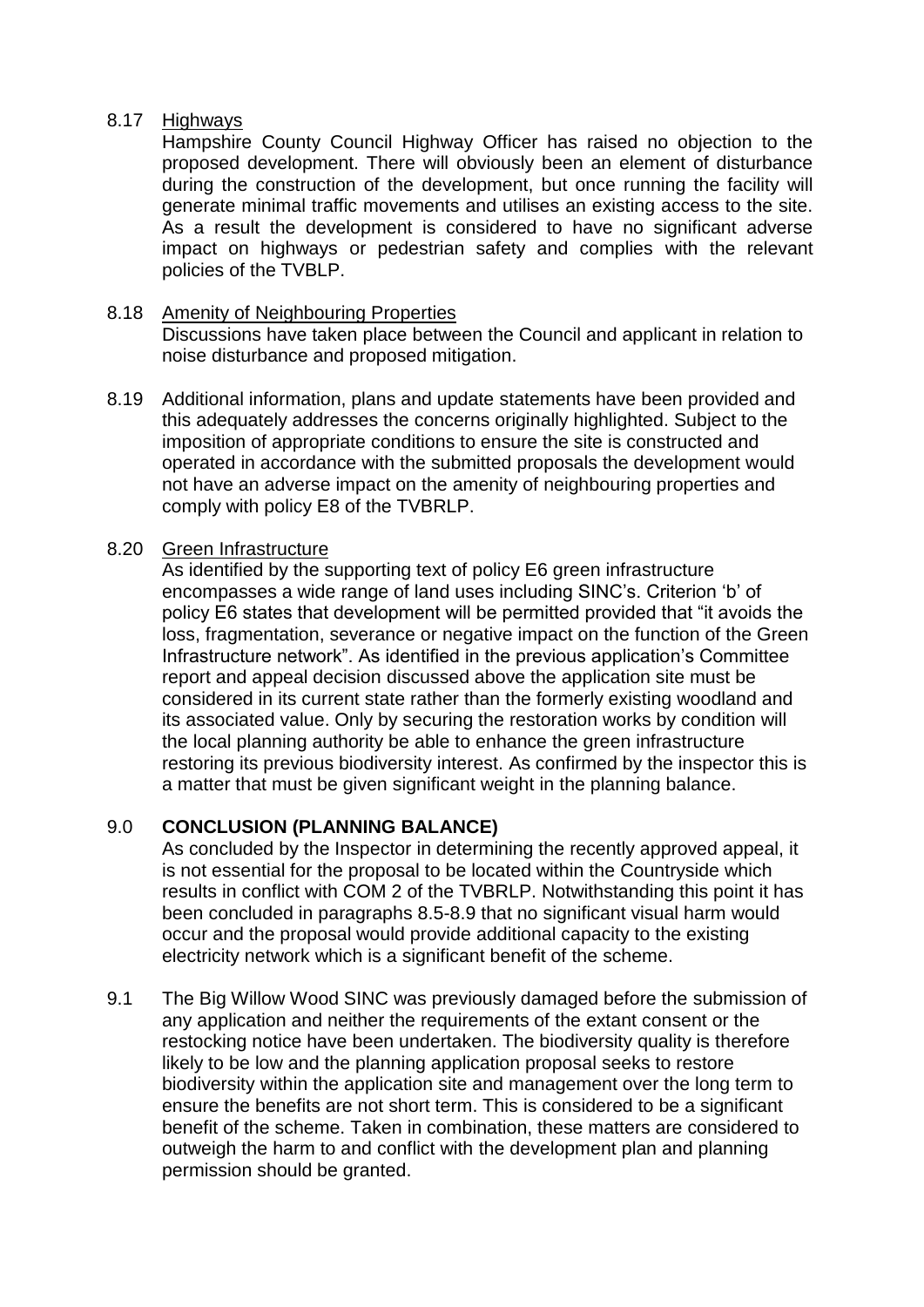### 10.0 **RECOMMENDATION**

**PERMISSION subject to:**

- **1. The development hereby permitted shall be begun within three years from the date of this permission. Reason: To comply with the provision of Section 91 of the Town and Country Planning Act 1990 as amended by Section 51 of the Planning and Compulsory Purchase Act 2004.**
- **2. The development hereby permitted shall not be carried out except in complete accordance with the details shown on the submitted plans:**

```
101-A Sheet 1
301-A Sheet 1 of 2
301-A Sheet 2 of 2
302-A
001
003
005-A
008
JCW Reflective Sound Screen- Data Sheet 68
```
**Reason: For the avoidance of doubt and in the interests of proper planning.**

**3. No development shall commence until a detailed Big Willow Wood SINC Biodiversity Restoration, Enhancement and Management Plan has been submitted to and approved in writing by the local planning authority. The submitted Plan shall build on the details contained within the Woodland Restoration and Management Plan (SLR Ref 422.06725.00001 Version 3 dated May 2017) and further botanical survey work of adjacent retained habitats, to demonstrate how the local ecological network will be enhanced. It shall further make provision for the relocation of the existing perimeter fencing on the northern and western site boundaries closer to the electricity generation unit compound. The Plan shall also include timescales for implementation of the restoration measures and provision for regular monitoring over a minimum ten year period, with periodic review and reporting to the local planning authority. Remedial works shall be undertaken where a need for these is identified. The Plan shall subsequently be implemented in accordance with the** 

**approved details, with the long-term management provisions fully implemented unless subsequently varied on the basis of proper monitoring and review.**

**Reason: The matter is required to be agreed with the Local Planning Authority before development commences in order that the development is undertaken in an acceptable manner and to ensure the favourable conservation status of protected species and to ensure that the lands ecological significance is adequately restored to ensure compliance with the Test Valley Borough Revised Local Plan (2016) Policy E5.**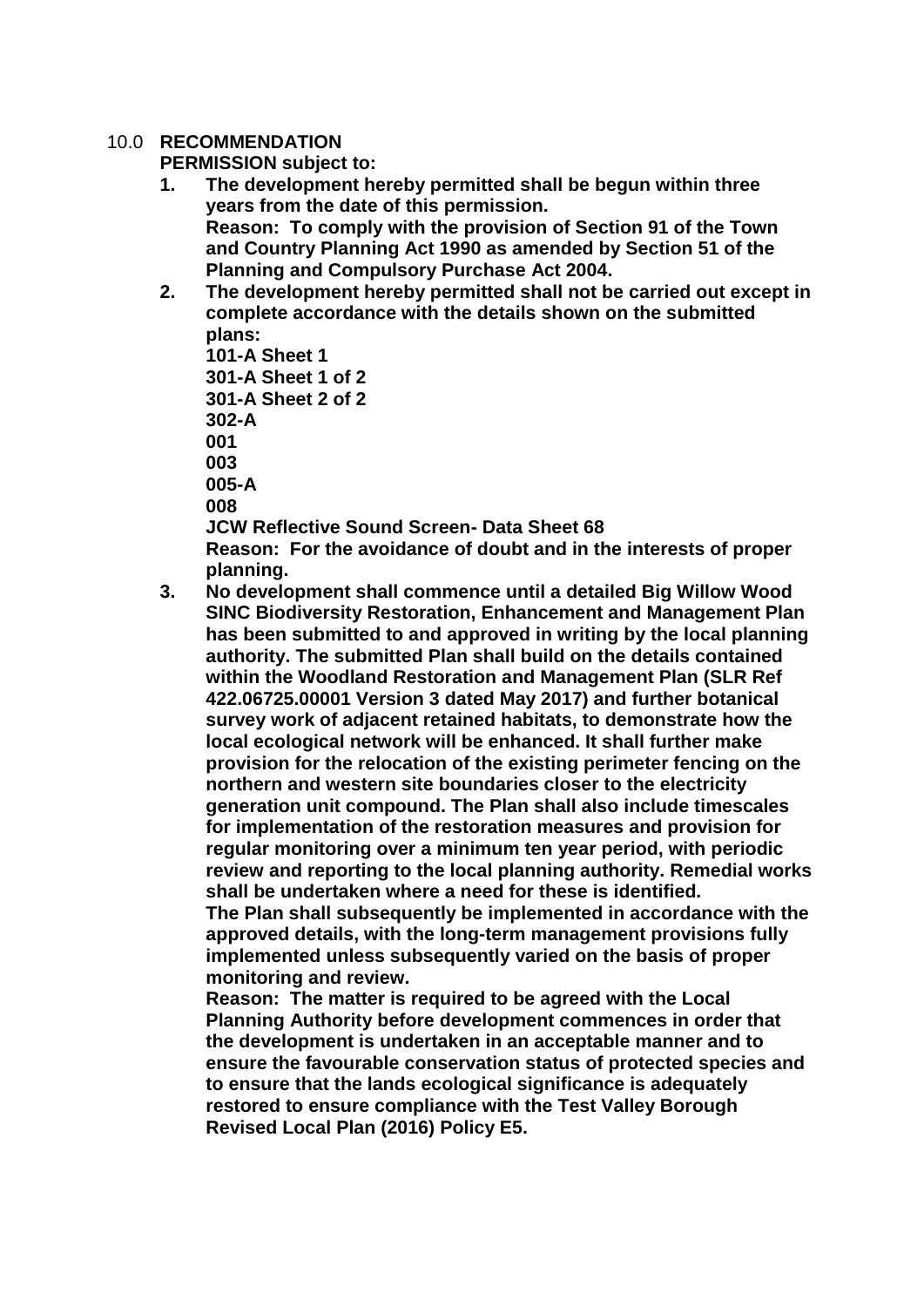**4. No development shall commence (including site clearance and any other preparatory works) until a scheme for the protection of the Oak T1 to be retained has been submitted to and approved in writing by the local planning authority. Such a scheme shall include a plan showing the location and specification of protective tree barriers. Such barriers shall be erected prior to any other site operations and at least three working days notice shall be given to the local planning authority that it has been erected. The approved tree protection measures shall be maintained and retained for the full duration of construction or until such time as agreed in writing with the local planning authority. No activities, nor material storage, nor placement of site huts or other equipment whatsoever shall take place within the barrier.**

**Reason: To prevent the loss during development of important landscape features and to ensure, so far as is practical, that development progresses in accordance with current Arboriculture best practice, in accordance with Test Valley Borough Revised Local Plan (2016) Policy E2.**

**5. No development shall commence until a scheme for the import and export of electricity to and from the site, including routes of pipes and cables has been submitted to and approved in writing by the local planning authority. The connection infrastructure shall be constructed in accordance with the approved details prior to the development being first brought into use.**

**Reason: For the avoidance of doubt and to ensure that the cable route does not result in harm to or loss of important landscape features and harm to areas of special ecological value, in accordance with Test Valley Borough Revised Local Plan (2016) Policy E2 and E5.**

**6. No development shall commence (other than site clearance) until an assessment of the nature and extent of any contamination and a scheme for remediating the contamination has been submitted to and approved in writing by the local planning authority. The assessment must be undertaken by a competent person, and shall assess the presence of any contamination on the site, whether or not it originates on the site. The assessment shall comprise at least a desk study and qualitative risk assessment and, where appropriate, the assessment shall be extended following further site investigation work. In the event that contamination is found, or is considered likely, the scheme shall contain remediation proposals designed to bring the site to a condition suitable for the intended use. Such remediation proposals shall include clear remediation objectives and criteria, an appraisal of the remediation options, and the arrangements for the supervision of remediation works by a competent person. The site shall not be brought into use until a verification report, for the purpose of certifying adherence to the approved remediation scheme, has been submitted to and approved in writing by the local planning authority.**

**Reason: To ensure a safe living/working environment in accordance with Test Valley Borough Revised Local Plan (2016) Policy E8.**